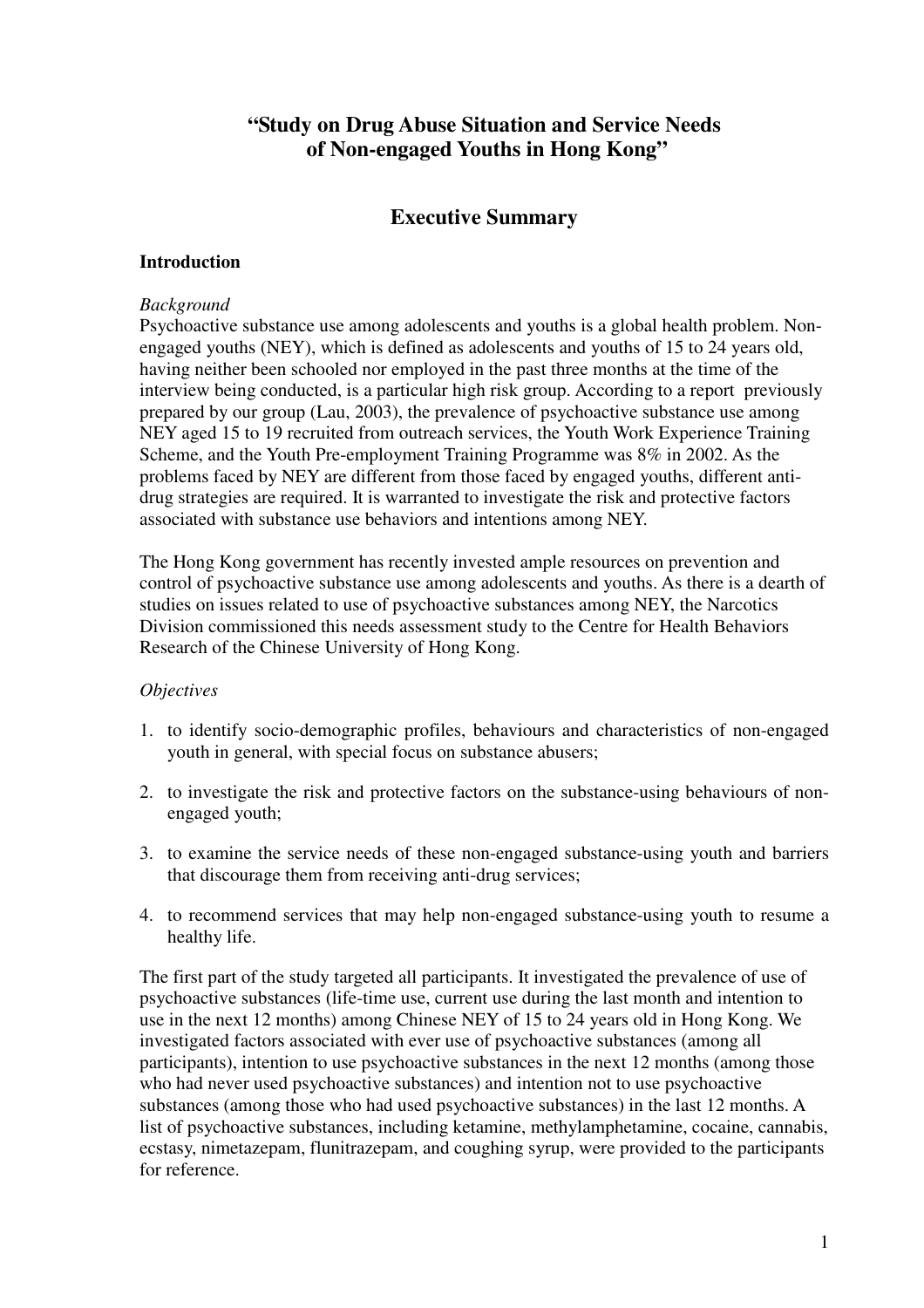In the first part of the study, a wide range of factors was considered for investigating associations with ever use of psychoactive substances, including: 1) socio-demographic factors, 2) information related to non-engagement (duration, distress, desire to be employed, participation in community activities, perceived governmental support on youth development), 3) previous adversities (physical abuse and corporal punishment, arrest, and school suspension), 4) cognitive factors related to psychoactive substance use, basing on Health Belief Model (HBM) (perceived susceptibility, perceived severity, perceived benefits, perceived barriers, cue to action and perceived self-efficacy), 5) protective factors (resilience attributes, social and family support), 6) mental health status (loneliness and social isolation, depression, anxiety and stress), 7) responses to the themes of announcements of public interest (API) and anti-drug slogans (level of fear induced and perceived impact on the participant's substance use behavior) and 8) peer influences on substance use (friends who are substance users and suggestion by peers to use substance).

While the first part of the study focused on all participants, the second part targeted psychoactive substance users (those who had used psychoactive substances in the last 12 months) only. The second part of the study described the history (age at first use) and patterns of substance use (e.g. types and frequency of substance use, multiple substance use, substance use in mainland China, and performance of illegal activities due to substance use). Second, the levels of awareness and utilization of cessation services, intention to use psychoactive substances in the next year, and history of relapse was reported. Third, some cognitive beliefs on cessation basing on the Theory of Planned Behavior (TPB) (positive and negative attitudes, subjective norms and perceived behavioral control) were assessed. Fourth, the level of help seeking behaviors to deal with problems related to substance use was recorded. Lastly, factors associated with intention to not using substances in the next 12 months within this subgroup of participants were investigated.

# **Methods**

A cross-sectional survey was conducted from February 2011 to March 2012. The main data set was collected from a random population- based telephone survey (n=255), supplemented by data collected on a special subgroup of NEY who were clients of social workers (n=209), and referrals made by NEY participants of this study who were clients of social workers  $(n=15)$ . The total sample size was hence 479. The prevalence estimated by the main telephone survey sample was an effort to reflect the overall situation of NEY in Hong Kong. The sample of clients of social workers represented a potentially important subgroup as potential interventions can be delivered to such NEY via social workers. Since the special subgroup had a different age range and different characteristics as compared to the overall telephone sample, we presented the prevalence of the two groups separately.

## **Major Findings:**

Please note that the characteristics of the combined sample depend on the characteristics of the sub-samples and therefore should be used for reference only.

#### *Descriptive statistics of the participants' profiles*

The section below provides some descriptive statistics about the participants.

1. Socio-demographic characteristics

Of all the participants, 52.8% were 19 years old or above (85.5% for the telephone-based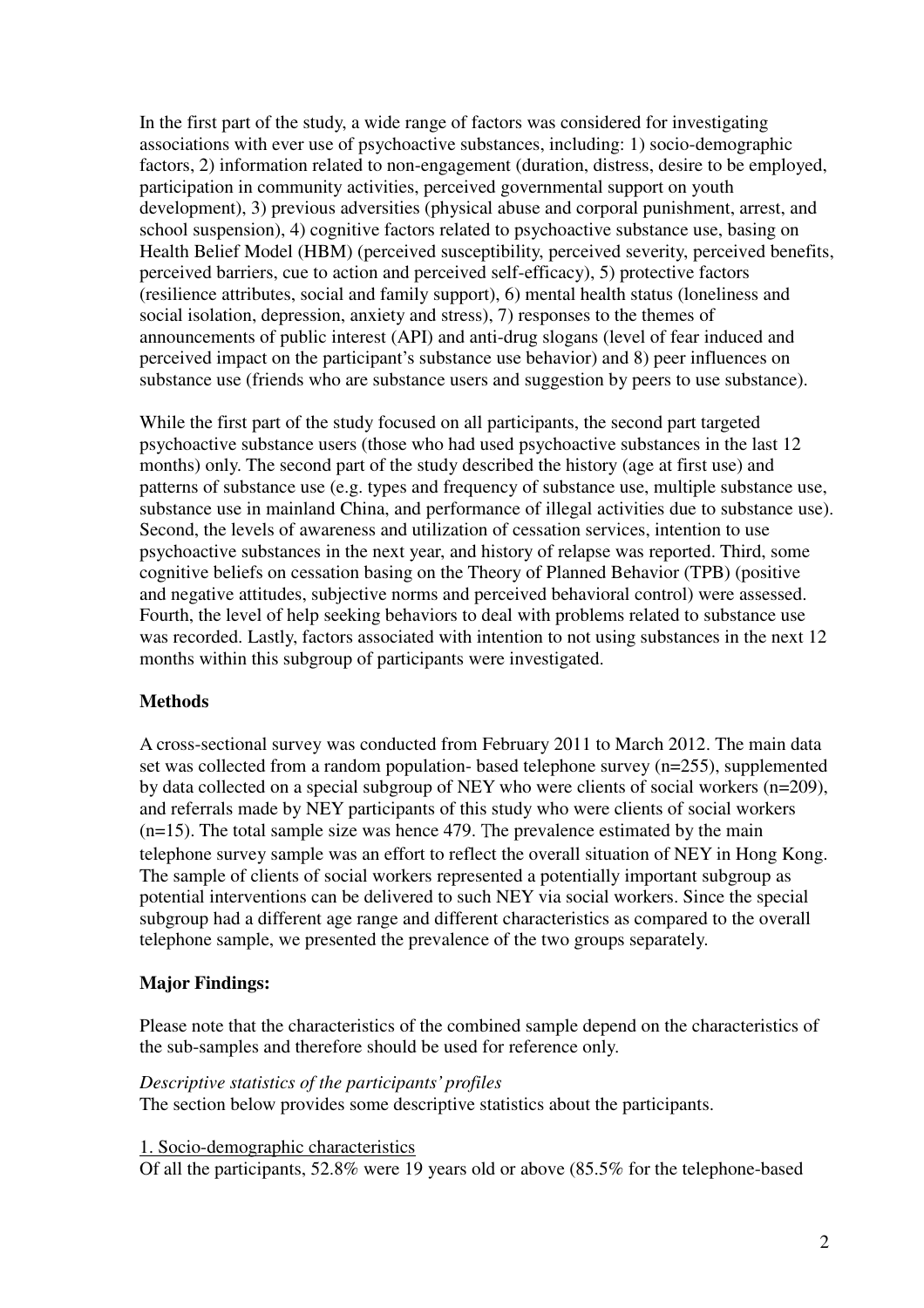sample and 15.6% for the service-based sample); 39.5% were female (42.0% for the telephone-based sample and 36.6% for the service-based sample): 74.3% were living with both parents (76.1% for the telephone-based sample and 72.3% for the service-based sample); 59.1% were living in public housing estates (52.2% for the telephone-based sample and 67% for the service-based sample); 23.4% had divorced parents (18% for the telephone-based sample and 29.5% for the service-based sample).

## 2. Variables related to non-engagement

About 40% (37.2%) of all the participants had been non-engaged for over six months (31.4% for the telephone-based sample and 43.8% for the service-based sample) and 62% were currently not participating in any community activities (70.6% for the telephone-based sample and 52.2% for the service-based sample).

## 3. Previous adverse life events

Of all participants, 40.9% (27.8% for the telephone-based sample and 55.8% for the service-based sample), 16.5% (9.8% for the telephone-based sample and 24.1% for the service-based sample), 27.3% (10.6% for the telephone-based sample and 46.4% for the service-based sample) and 52.6% (33.7% for the telephone-based sample and 74.1% for the service-based sample) of the participants had been hit or received corporal punishment frequently during their childhood, had been suspended from school, had been arrested or had at least one of the adverse experiences respectively.

#### 4, Peer influences on substance use

About half of the participants (48.4%) had at least one substance-using friend (29.4% for the telephone-based sample and 70.1% for the service-based sample); 29.9% (16.5% for the telephone-based sample and 45.1% for the service-based sample) were having close relationships with some psychoactive substance users; 23.4% (14.5% for the telephonebased sample and 33.5% for the service-based sample) and 10% (9.8% for the telephonebased sample and 10.3% for the service-based sample) had been suggested to use psychoactive substances by friends or friends known via the internet respectively.

## *Use and intention to use psychoactive substances*

#### 1. Substance use behavior

It is seen that psychoactive substance use was prevalent among the sampled NEY. 13.7% of the participants recruited through telephone survey and 37.5% of those recruited through NGO or snowballing had ever used psychoactive substances; and 8.6% of the participants recruited through telephone survey and 27.7% of those recruited through NGO or snowballing had done so in the last 12 months, whilst about one-eighths (11.8%) of the never-users and 83.3% of those who had used psychoactive substances in the last 12 months would use psychoactive substances in the next 12 months. As a reference, previous studies reported prevalence of ever-use of psychoactive substances being 4.3% among secondary students in the 2008/09 school year (Narcotics Division, 2010) and 9.3% among younger adults (age 18 to 24) of the male general population (Lau, Kim, & Tsui, 2005).

# 2. Profile of ever psychoactive substance users and users in the last 12 months

Two-third of the participants who were psychoactive substance users were male (62.2% for ever users and 59.5% for the users in the last 12 months). Due to the study design, more than one-third of the psychoactive substance users were 19 years old or above (42.9% for ever users and 39.4% for users in the last 12 months) and around 70% had an education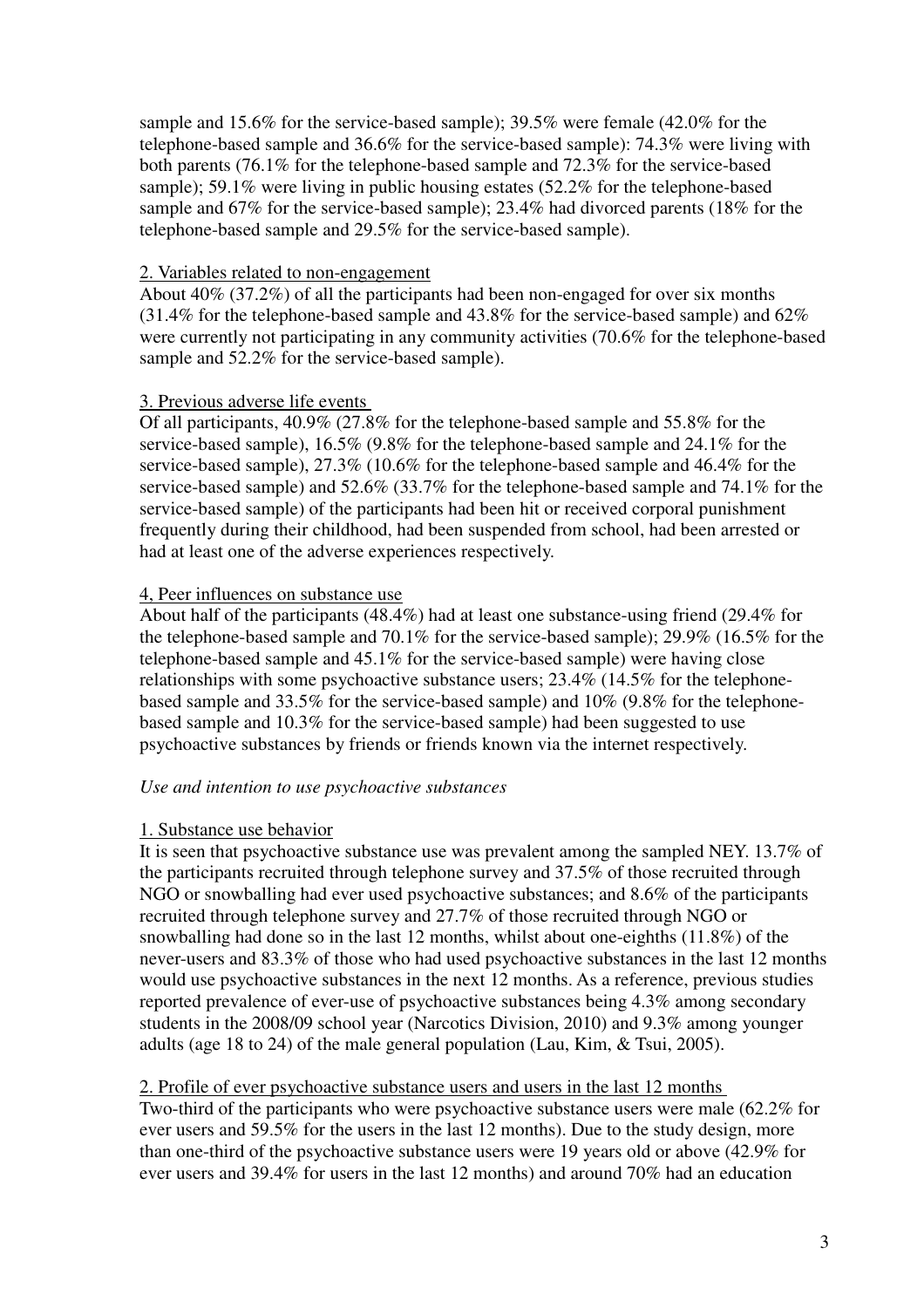level lower than F.3 (66.4% for ever users and 72.6% for the users in the last 12 months). More than half of the psychoactive substance users had been non-engaged for over six months (56.3% for ever users and 63.1% for users in the last 12 months).

More than two-third of psychoactive substance users had been hit or received corporal punishment frequently during their childhood (63.9% for ever users and 70.2% for users in the last 12 months) or had been arrested (66.4% for ever users and 65.5% for users in the last 12 months). About half had been suspended from school (43.7% for ever users and 40.5% for users in the 12 last months)

# 3. Substance use patterns and intention to quit

Close to half (50.4%) of the substance ever-users had been using psychoactive substances for at least three times a month. Therefore, most of them are regular psychoactive substance users. Over half of the ever-users and users in the last 12 months (55. 5% and 56.0%, respectively) had their onset at age 14 or earlier. Furthermore, 31.1% of the substance users had used psychoactive substances in mainland China in the last six months.

About 60% (61.9%) of the psychoactive substance users (last 12 months) had attempted to quit but failed. Respectively 16.7% and 32.1% of the psychoactive substance users (last 12 months) perceived that there was no chance or only some chances for him to use psychoactive substances in the next 12 months, indicating their wish to quit. Half of the psychoactive substance users (50%) were unaware of existing cessation services. Furthermore, worry about loss of freedom was the most frequently mentioned barrier against using cessation services among those who were aware of the existence of such services.

# *Factors associated with psychoactive substances use*

## 1. Negative childhood experiences and broken family as risk factors

The high prevalence of psychoactive substance use among the sampled may be related to their developmental needs and problems. It is noted that high proportions of the participants had had divorced parents (23.4%) or were not living with both parents (25.7%). Previous adversities such as probable physical maltreatment (almost 40%), school suspension and police arrest was also prevalent. In the univariate analysis, the aforementioned variables were significantly associated with life-time use of psychoactive substances and intention to use such substances in the next year among never-users.

Corroborating with the results of other studies, our univariate analysis showed that family support factor (including good relationship with family members and being cared by family members) were strongly associated with ever-use of psychoactive substance among all respondents and/or intention to use psychoactive substances in the next year among never users. About half of the participants did not feel well understood by their family members. Understanding is seen to be lacking by many participants, and family pressure (such as poor family relationship and lack of care) was a risk factor of substance use among never-users. Substance use is one of the behavioral problems that are prevalent among children growing up in broken families.

2. Longer duration of non-engagement and stress due to non-engagement as risk factors About 40% (37.2%) of the participants had had their duration of non-engagement longer than seven months. It is seen that duration of non-engagement of 7 to 12 months was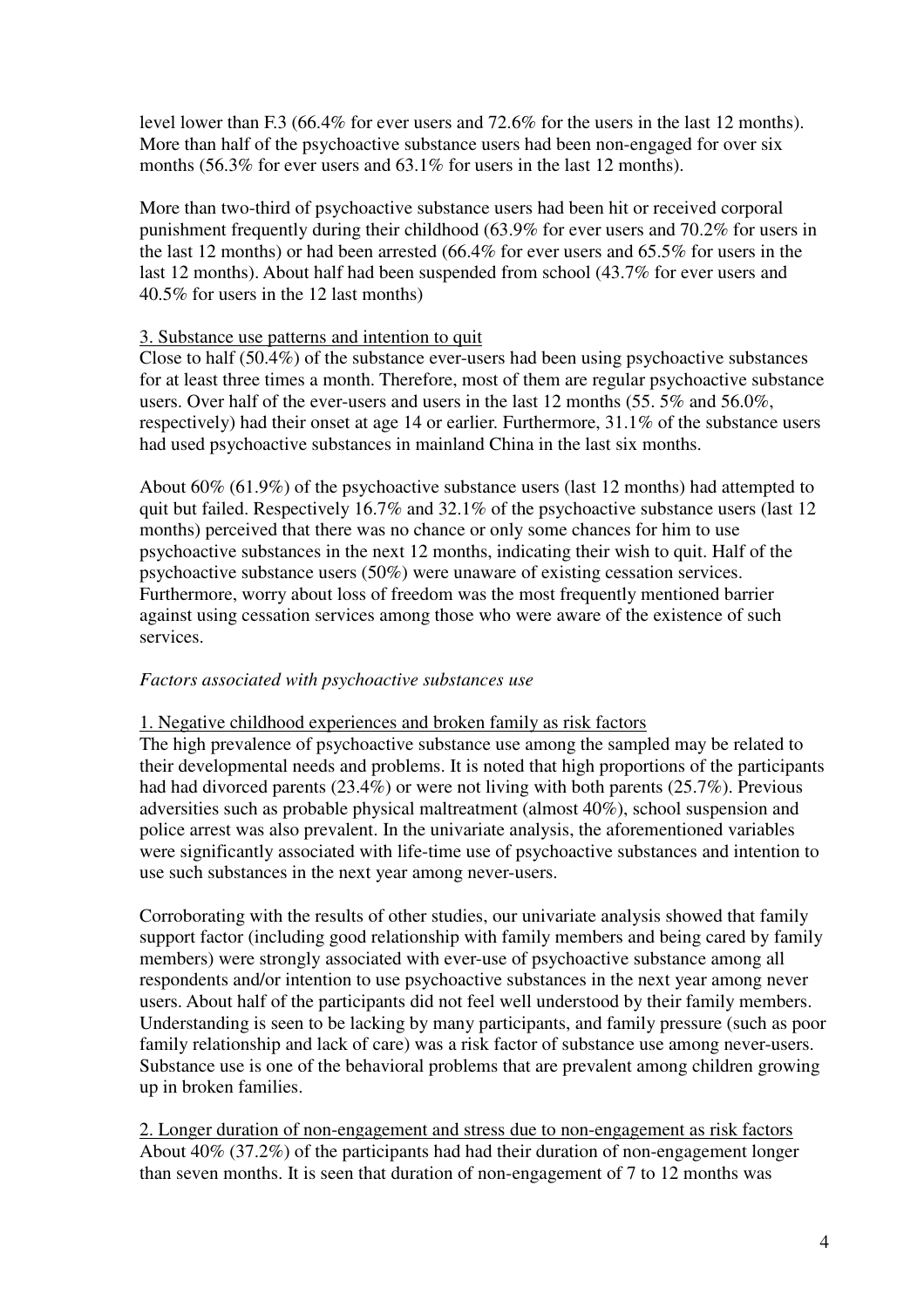significantly associated with a higher likelihood of psychoactive substance ever-use as compared to a shorter duration of non-engagement. Therefore, we cannot underestimate the effect of non-engagement lasting for a year or less on psychoactive substance use.

Furthermore, about 60% (63.0%-67.8%) of the participants expressed signs of distress (financial pressure, family pressure and disappointment) due to the non-engagement. Loneliness and social isolation were associated with duration and distress related to nonengagement. Importantly, these indicators were all associated with ever-use of psychoactive substances among all participants and/or intention to use psychoactive substances in the next 12 months among never-users

The prevalence of anxiety and depression was high (respectively 29.9% and 28.2%) and both of these variables were significantly associated with ever-use of psychoactive substances among all participants and/or intention to use psychoactive substances in the next year among never-users.

# 3. Peer influences as risk factors

Peer influences were among the strongest risk factors found in this study, including suggestions to use substances made by peers and financial support from peer. Subjective norm, a construct of the TPB, defined as significant others' approval of the health-related behaviors, have shown to be significantly associated with the health-related behavior (Sheeran, Conner, & Norman, 2001), including substance use (Umeh & Patel, 2004). Antidrug campaigns targeting NEY needs to take this into account. It is necessary to replace substance using peers by other types of significant others, such as family members or peers living healthy life-styles.

## 4. Cognitive factors of HBM and TPB as risk or protective factors

It is interesting to point out that perceived severity of substance use was not significantly associated with ever use and intention to use psychoactive substances. Two perceived barriers (fear about arrest and perceived high cost of the substances) were significant protective factors of intention to use substance in the next 12 months among never users.

## 5. Responses toward health communication media messages as a protective factor

Our results interestingly showed that the expressed level of fear associated with messages about some physical damages (deaths and frequent urination) was seen as less fearful and/or as less effective in preventing the participants to use psychoactive substances, as compared to themes referring to social damages (e.g. hurting the family and destroy the future). This is consistent with the results that perceived severity of physical harm was non-significant related to intention to use substance in the next 12 months among the never-users. These observations are supported by research findings that adolescents and youths are more concerned about immediate feelings (rewards) over long-term benefits (Pechmann, Levine, Loughlin, & Leslie, 2005). Some slogans (e.g. Be smart Be free and Drugs? No way?) were apparently rated as not being too effective.

## 6. Intention not to use substances among user in the last 12 months

The prevalence of intention not to use psychoactive substances among those users in the last 12 months was 16.7%. About 40% of the psychoactive substance users (72.7% of males and 27.3% of females) worried about weight gain, which is a disincentive of cessation. In contrast, improved chances of finding a job (53.6%) and improvement of family relationship (56.0%) were reported to be incentives of cessation. Discomfort due to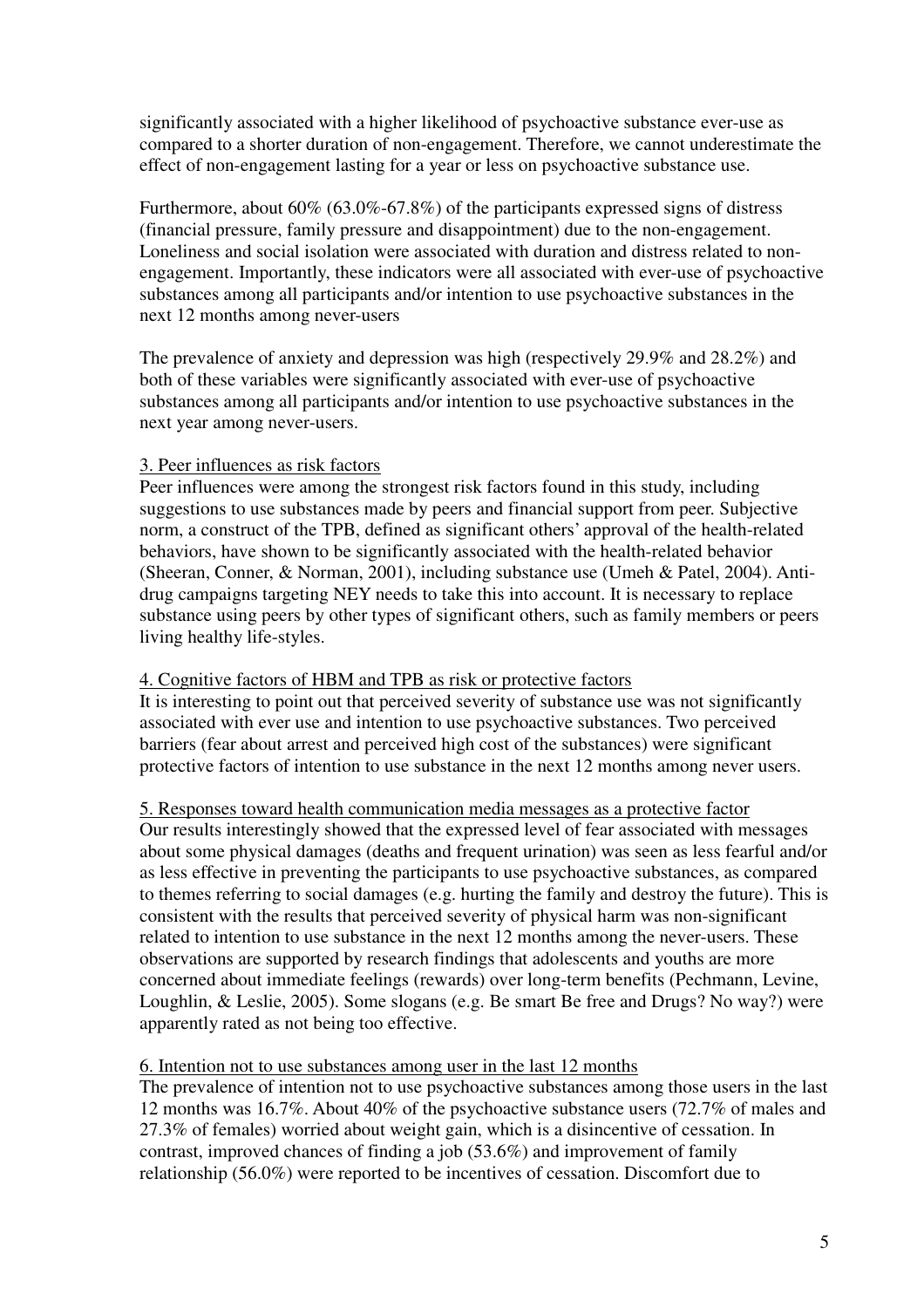substance use was significantly associated with the intention of not to use psychoactive substances in the next 12 months among those who had used psychoactive substances in the last 12 months.

# **Limitations:**

The definition of NEY is operational as the definition of NEY differs across researchers. There was no good sampling frame for NEY. We sampled from three sources, attempting to give both overall estimates for all NEY and those for an important subgroup of clients of social workers. The sample thus contained two groups of participants recruited from different sources, which had different characteristics and proportion of substance users. The characteristics of participants recruited from different sources may not be comparable. This is coupled by the fact that the age range of the two samples was different. We therefore presented the prevalence of the two samples separately and readers are reminded that the overall prevalence of all participants were for references only. Our snowballing only recruited a small number of participants and our sampling could not be extended through social networks of NEY. Also, the definition of psychoactive substances might vary among the participants. Furthermore, the number of substance users identified by this study was relatively small. The results may be subjected to reporting bias, as substance use is both socially undesirable and illegal.

Finally, the findings on the associated factors to substance use were based on combined sample recruited from difference sources. Despite the fact that the sample contained two groups of participants recruited from different sources, which had different characteristics and proportion of substance users, we believe that the associations between the independent variables (socio-demographic, cognitive and psychological) under investigation and the dependent variables related to substance use should follow similar directions in both groups. We tested this assumption of directionality by looking at separate analysis of the risk factors of ever use of substances for the two groups and found similar directions in almost all of the associations. We however, could not test the assumption of similar directionality for the two other dependent variables (intention to use substances among non-users and intention not to use substances among users) as there were too few cases showing intention in each of the two groups to allow for such logistic regression analysis. The approach of analysing associated factors using combined samples recruited from different sources has been common and acceptable in many published studies on hard-to-reach populations, including those on substance use. It is acknowledged that NEY is an extremely hard-to-reach population. The sampling of this study was therefore inevitably subjected to potential sampling biases but in the absence of any sampling frame, it was a good attempt to collect data from this vulnerable group and we believe that the results have brought insights to programmers and health workers.

## **Recommendations:**

We summarize some specific recommendations that were made basing on our findings.

- 1. Additional resources should be allocated to anti-drug campaigns targeting NEY as the size of the problem is alarming. Such campaigns should target both males and females.
- 2. Strengthened support should be provided to outreach social workers as many of their clients are substance users or potential substance users. Such support may include